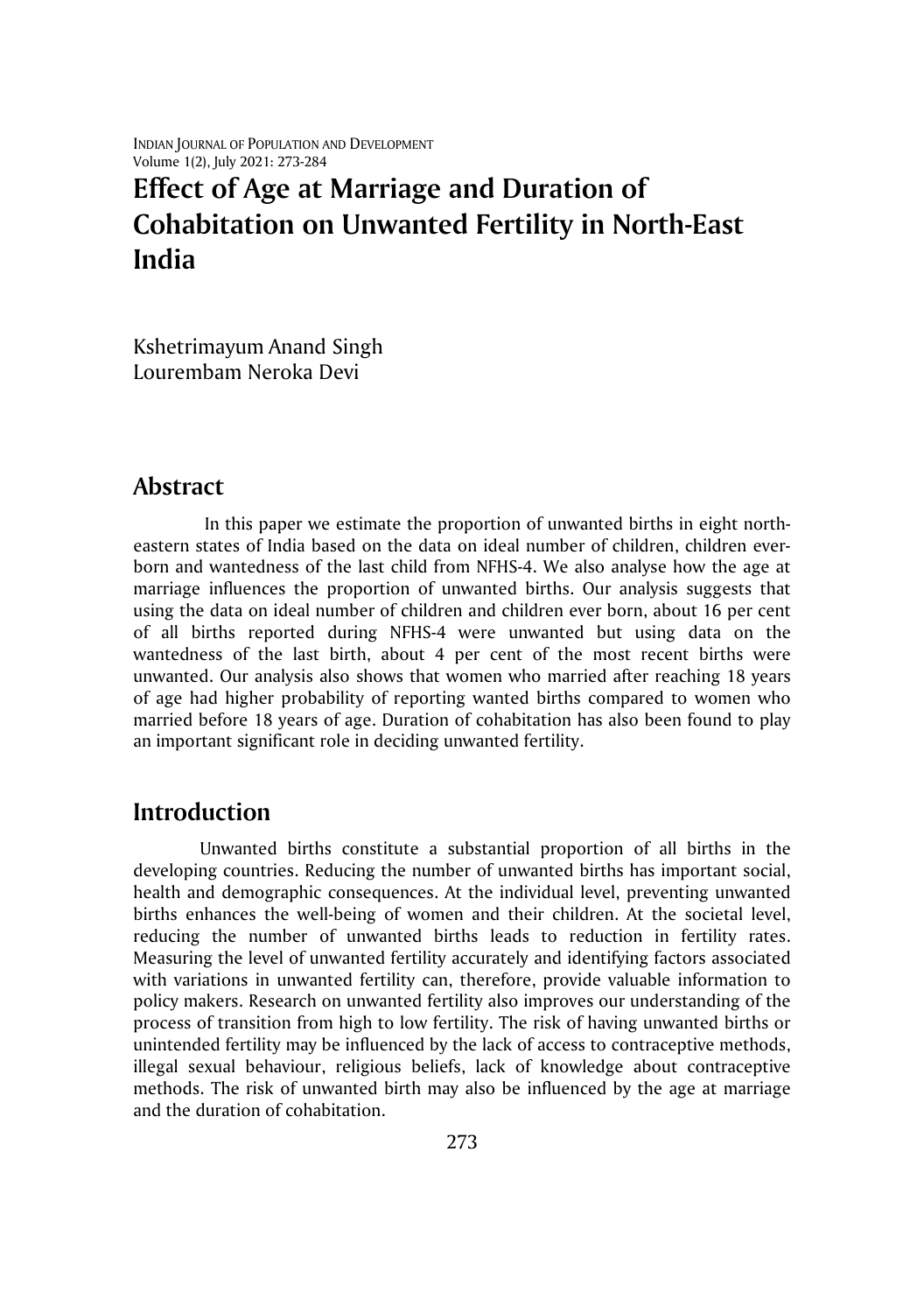Fertility intentions can be classified as wanted and unwanted. Births are classified as wanted if they were wanted at any time the time of delivery or earlier. Any live birth or current pregnancy that is reported as unwanted at the time of pregnancy is considered as unwanted whereas, a birth which is reported wanted later is considered as mistimed. Most countries witness a significant proportion of unwanted births or unintended fertility due to various reasons. Unwanted fertility is the consequence of unintended pregnancies. It is estimated based on the data from the fourth round of the National Family Health Survey (NFHS) 2015-16 that nearly one fourth of the pregnancies in India were unintended (Dutta et al, 2015). It has also been observed that the proportion of unwanted pregnancies has increased from NFHS 1998-88 to NFHS 2005-06. It has also been found that the likelihood of mistimed a pregnancy is more among young women whereas unwanted pregnancy is more among older women.

The risk of unintended pregnancy can be influenced by various characteristics of the women. In a study in Shanghai, China, has found that the level of education and employment of the woman were not related to the risk of unintended pregnancy (Shahbazin and Gholamy, 2015; Chen and Cleland, 2004). However, another study has found that level of education and employment status of the women is highly significantly related to the risk of unintended pregnancy (Dutta et al, 2015). Chen and Cleland (2004) have found that unintended pregnancies were common among married couples in Shanghai because of low contraceptive use and young women are more likely to have an unintended pregnancy after the first birth.

Unwanted births can occur among women of different social, demographic, and economic characteristics (Bankole et al, 2006). Unwanted births are found to be associated with the delay in prenatal care, no breast feeding of the new-born, poor health during childhood and poor relationship between the mother and the child which consequently affect the health of both (Mosher et al, 2012). Unwanted births raise the level of fertility. However, mistimed births have been found to have minimal effect on the level of fertility.

There are many studies in India that have analysed unwanted fertility and the causal effects of a range of social, economic, and demographic variables on unwanted fertility (Kulkarni and Choe, 1998; Singh et al, 2018; Sebastian et al, 2014)). There is, however, virtually no study, to the best of our knowledge, which has analysed the level of unwanted fertility in the north-eastern region of the country and explored the factors that are associated with the prevailing levels of unwanted fertility in the states of this region. The north-eastern region of India comprises of eight states – Arunachal Pradesh, Assam, Manipur, Meghalaya, Mizoram, Nagaland, Tripura, and Sikkim. The total population of these eight states was 45.8 million at the 2011 population census which constituted around 3.8 per cent population of the country. The social, economic, cultural, and demographic context of the north-east region is very different from the rest of the country which has implications for fertility intentions and fertility levels. The latest National Family Health Survey 2019-21 suggests that fertility varies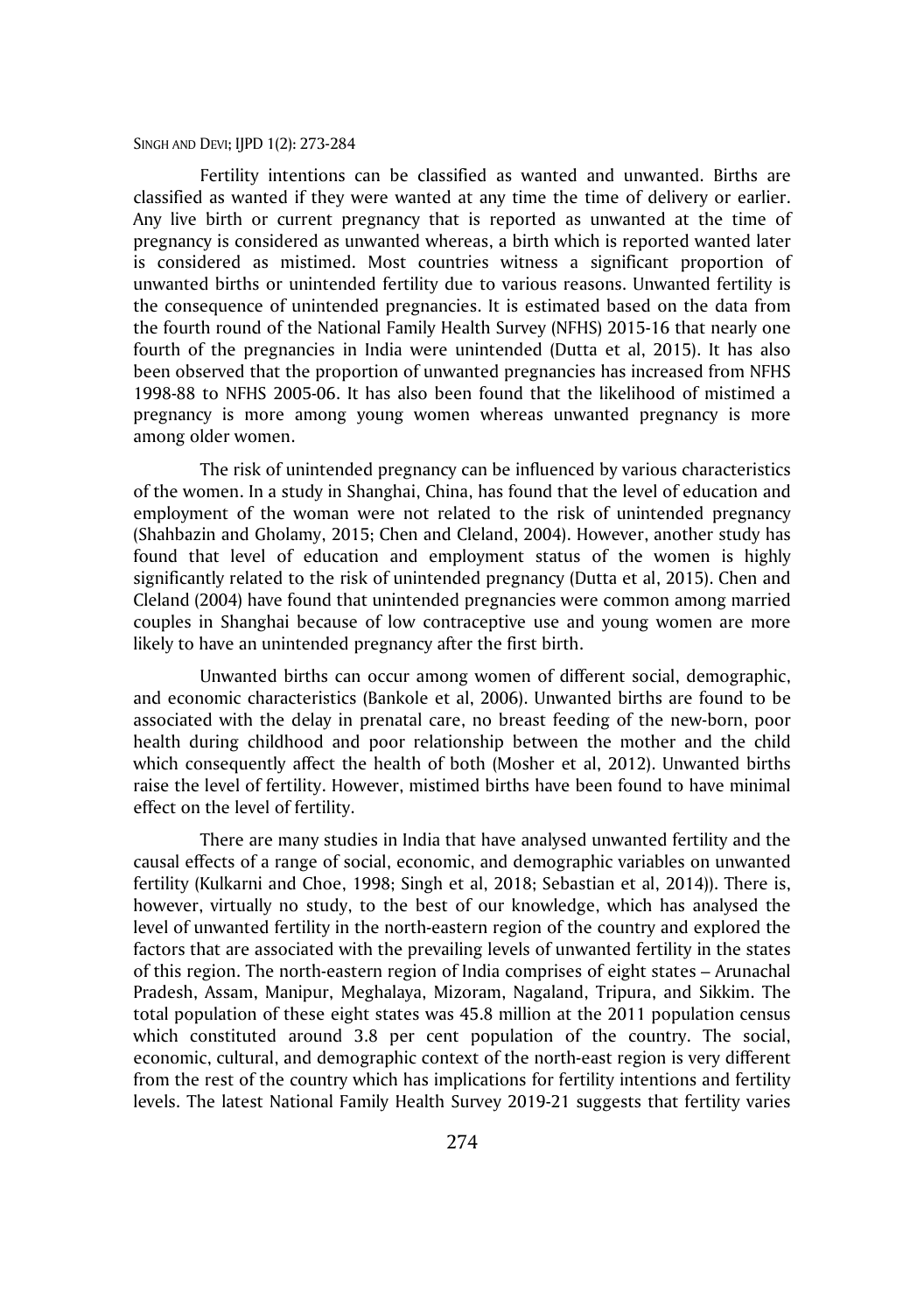widely across the eight states of the region ranging from only 1.3 births per woman of reproductive age in Sikkim to 3.3 births per woman of reproductive age in Meghalaya (Government of India, 2021).

This paper has two objectives. The first objective is to estimate the level of unwanted fertility in the north-east region of the country and in the eight constituent states of the region using the data available from the fourth round of the National Family Health Survey 2015-16. Data from the latest National Family Health Survey 2019-20 are not yet available to carry out similar analysis. The second objective of the paper is to examine whether the age at marriage of the woman and the duration of cohabitation has any effect on the level of unwanted fertility. The paper is expected to enhance the understanding of fertility dynamics in the north-east region of the country.

### **Data and Methodology**

The paper is based on the data available through the fourth round of the National Family Health Survey (NFHS-4) that was launched by the Government of India, Ministry of Health and Family Welfare and conducted by the International Institute for Population Sciences, Mumbai during 2015-2016 (Government of India, 2017). The NFHS-4 covered all states of the country and surveyed 699,686 women aged 15-49 years. In the eight states constituting the north-east region of the country, the survey covered 98702 households and interviewed 71286 currently married women aged 15-49 years. The eight states that constitute the north-east region of the country are: Sikkim, Arunachal Pradesh, Nagaland, Manipur, Mizoram, Tripura, Meghalaya, and Assam.

Estimating the prevalence of unwanted fertility is a challenging task as it has been observed that there is a tendency to rationalise births unwanted before the delivery as wanted births after the delivery (Casterline and El-Zeini, 2007). Respondents may feel that declaring a birth as unwanted is a violation of social norms. This paper employs two methods to estimate the proportion of unwanted births. The first method is based on the direct question related to the wantedness of the last birth at the time of the survey. In NFHS-4, women were asked "At the time you become pregnant, did you want to become pregnant then; did you want to wait until later; or did you not want (more) children at all." The answer options to the question were "Then," "Later" and "Not at all." If the respondent's answer was "Then" the birth was classified as wanted, while all other births were classified as unwanted. Based on this question, all births during the three years prior to the survey were classified as either wanted or unwanted. The limitation of this approach, however, is that the response of women may be biased as they sometimes rationalise an unwanted birth prior to conception as wanted birth after delivery. It has been observed that during the retrospective inquiry, women may be reluctant to classify a child, who is already born, as the unwanted child (Bongaarts, 1990).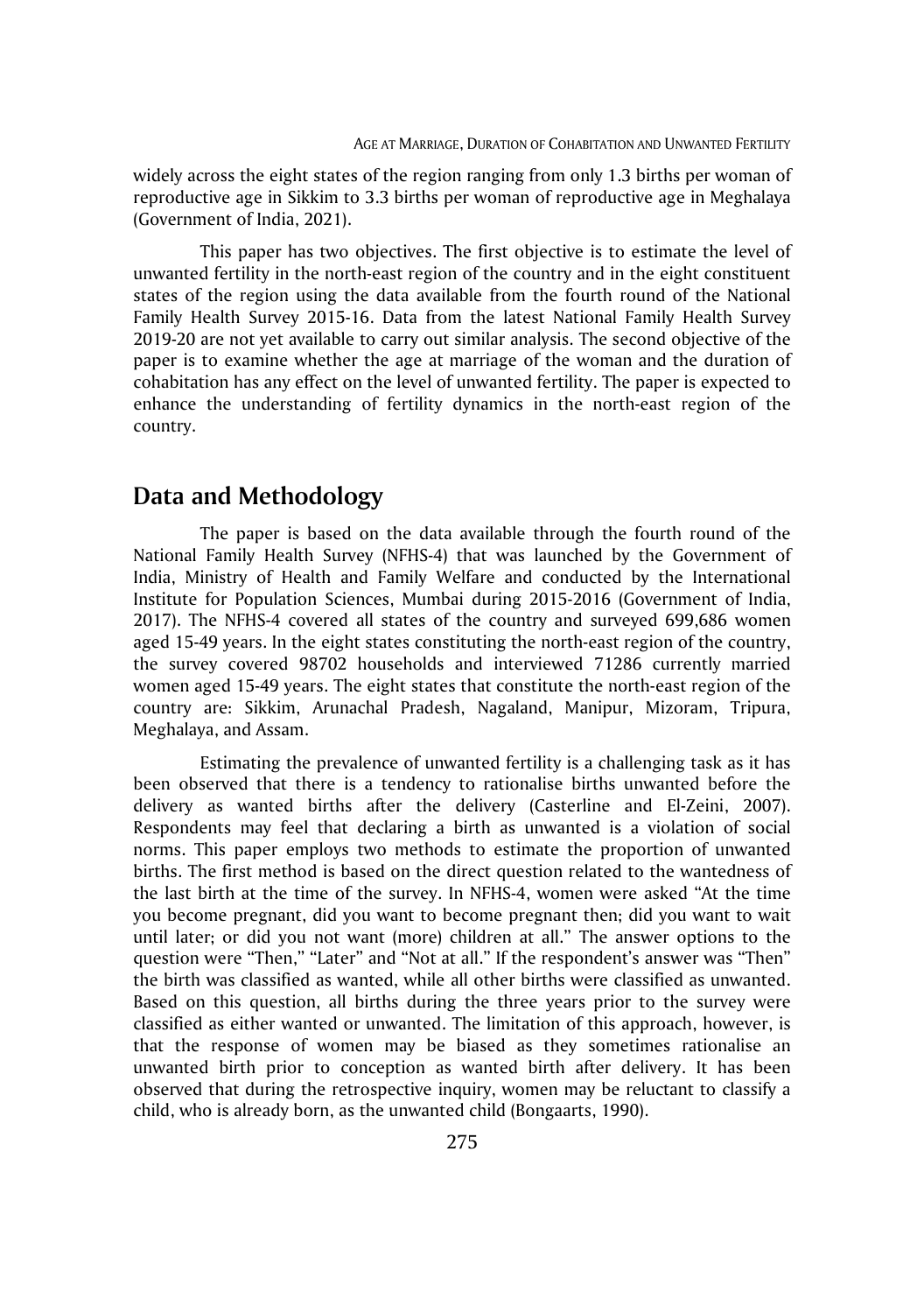The second method is based on the total number of children ever born and the ideal number of children desired. This method was developed by Lightbourne (1985) and is based on the opinion of the respondent about the ideal number of children that they wanted, and the actual number of children ever born. In NFHS-4, women were asked "If you could go back to the time when you did not have any child and could choose exactly the number of children to have in your whole life, how many would that be". If the ideal number of children reported by the respondent is greater than or equal to the children ever born at time of interview, then the respondent is classified as having no unwanted birth. If the ideal number of children is less than the number of children ever born, then the difference between the children ever born and the ideal number of children wanted is taken as the number of unwanted births and the respondent is classified as having unwanted birth(s). The limitation of this approach is that it is not possible to classify a particular birth as wanted or unwanted. The advantage is that this method considers all children ever born to the respondent.

For analysing the correlates of women having unwanted births, we have classified women as having only wanted births and women having both wanted and unwanted births. Women having only wanted births are coded as 1 while women having unwanted births also are coded as 0. On the other hand, the independent variables included in the analysis are current age and education of the woman, her age at the time of the marriage, duration of cohabitation, knowledge of contraceptive methods, use of contraceptive methods, intention and unmet need of contraceptive, number of living children and fertility intentions. The age at the time of the marriage is categorised into three categories: early age at marriage  $(<18$  years); average age at marriage (between 18 and 25 years); and late age at marriage  $(\geq 25$  years). The duration of cohabitation is also categorised into three categories: less than 5 years; 5- 15 years; and at least 15 years. The knowledge of the woman about different contraceptive methods was categories into two categories: knows any method; and knows no method. Unmet need is divided into four categories. The unmet need is categorised as "Yes" for those women who were fecund and sexually active at the time of the survey and were not using any contraceptive method but reported that they did not want any child. The unmet need is categorised as "No" for those women who were using a contraceptive method to regulate their fertility. The unmet need is categorised as "Failure" for those women who had delivered a child despite using a contraceptive method. Finally, the unmet need is categorised as "Others" for those women who reported no unmet need or who were not married or who were either infecund or menopaused. The current age of the woman is categorised into three categories: 15-25 years; 25-35 years; and 35 years and above. Fertility intention is categorised into three categories: wanted child; undecided; and not wanted child. Finally, education of the woman is categorised into four categories: no education; primary level education; secondary level education; and higher education.

The analytical strategy involves three steps. The first step is to estimate the proportion of unwanted births. At the second stage of the analysis, bivariate analysis is carried out to analyse the variation in women having unwanted births by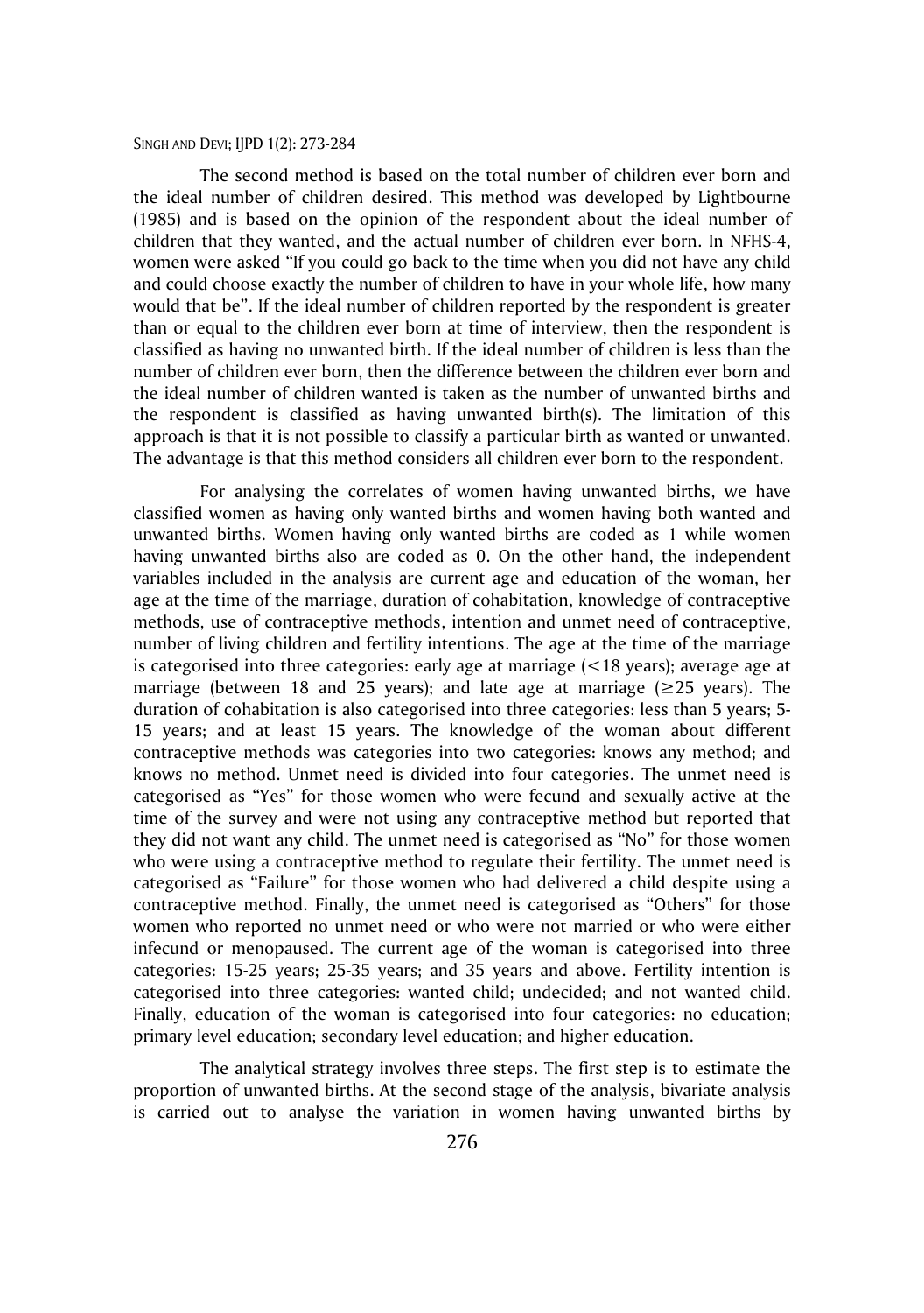independent variables included in the analysis. Finally, logistic regression analysis is carried out to analyse the association of the women having only wanted births with the independent variables including the use of contraceptive methods, duration of cohabitation, and unmet need of family planning by calculating the odds ratios.

# **Results**

Table1 presents estimates of the proportion of unwanted births based on two methods in the north-east region of India and its eight constituent states. It may be seen from the table that the proportion of unwanted births obtained from method 1 (retrospective method) are substantially lower than the proportion of unwanted births based on method 2 (difference between total living children and ideal number of children). Based on method 1, about 4 per cent of the recent births in the region are unwanted in the region whereas using the method 2, the proportion of unwanted births is estimated to be almost 16 per cent. Within the region, Sikkim has the highest proportion of unwanted births based on method 2 but Arunachal Pradesh has the highest proportion of unwanted births based on method 1. On the other hand, the proportion of unwanted births based on method 2 is the lowest in Mizoram whereas the proportion of unwanted births based on method 1 is the lowest in Sikkim. The two methods of estimating the proportion of unwanted births give two different perspectives of unwanted fertility. The method 1 gives the immediate perspective of unwanted fertility whereas the method 2 provides the long term or the life-time perspective of unwanted fertility.

| Region/State      | Women       | Proportion | Women                                     | Total     | Proportion            |
|-------------------|-------------|------------|-------------------------------------------|-----------|-----------------------|
|                   |             |            | interviewed of last birth interviewed for |           | number of of unwanted |
|                   | for         | unwanted   | CEB and ideal                             | children  | children              |
|                   | wantedness  | (Per cent) | number of                                 | ever born | (Per cent)            |
|                   | of the last |            | children                                  |           |                       |
|                   | birth       |            |                                           |           |                       |
| North-east        | 28671       | 4.4        | 63832                                     | 175165    | 15.6                  |
| Arunachal Pradesh | 3842        | 9.4        | 9266                                      | 25635     | 19.7                  |
| Assam             | 8529        | 5.0        | 19843                                     | 51711     | 22.3                  |
| Manipur           | 4427        | 3.0        | 8493                                      | 22941     | 11.2                  |
| Meghalaya         | 3104        | 3.0        | 5400                                      | 17242     | 9.2                   |
| Mizoram           | 3591        | 2.4        | 7590                                      | 22125     | 3.5                   |
| Nagaland          | 3110        | 4.7        | 6485                                      | 21299     | 13.3                  |
| Sikkim            | 899         | 1.4        | 3179                                      | 6838      | 29.0                  |
| Tripura           | 1169        | 1.5        | 3576                                      | 7374      | 13.5                  |

Table 1: Ever-married women and estimates of unwanted fertility from two methods in north-eastern India

Source: Authors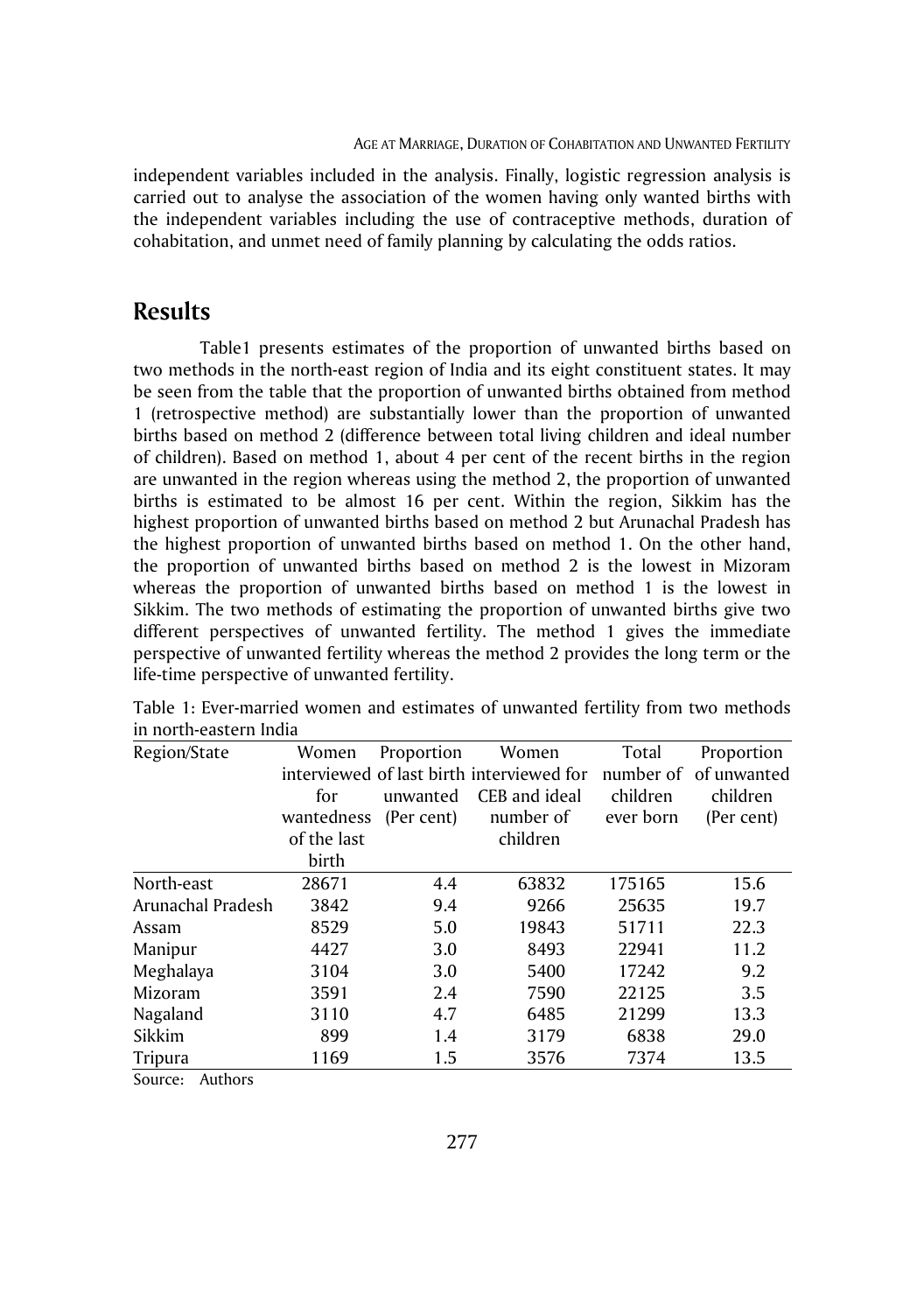Table 2: Variation in the proportion of unwanted births estimated from method 2 (difference between children ever born and ideal number of children) by selected characteristics of the respondents.

| Characteristics of the respondents | Proportion of births |          | N     |  |
|------------------------------------|----------------------|----------|-------|--|
|                                    | (Per cent)           |          |       |  |
|                                    | Wanted               | Unwanted |       |  |
| Age at marriage                    |                      |          |       |  |
| $<$ 18 years                       | 68.7                 | 31.3     | 24693 |  |
| 18-25 years                        | 81.3                 | 18.7     | 28539 |  |
| 25 years and above                 | 88.9                 | 11.1     | 8049  |  |
| Duration of cohabitation           |                      |          |       |  |
| Less than 5 years                  | 96.1                 | 3.9      | 11089 |  |
| 5-15 years                         | 82.1                 | 17.9     | 27136 |  |
| 15 years and more                  | 62.6                 | 37.4     | 23056 |  |
| Current age                        |                      |          |       |  |
| 15-25 years                        | 93.3                 | 6.7      | 10588 |  |
| 25-35 years                        | 80.8                 | 19.2     | 24343 |  |
| 35-50 years                        | 67.7                 | 32.3     | 26350 |  |
| Number of living children          |                      |          |       |  |
| $0 - 2$                            | 92.9                 | 7.1      | 34467 |  |
| $3-4$                              | 64.4                 | 35.6     | 20363 |  |
| 5 and more                         | 34.6                 | 65.4     | 6451  |  |
| Fertility preference               |                      |          |       |  |
| Want another child                 | 96.3                 | 3.7      | 13360 |  |
| Undecided                          | 85.4                 | 14.6     | 7831  |  |
| Do not want another child          | 69.4                 | 30.6     | 40090 |  |
| Knowledge of contraceptive methods |                      |          |       |  |
| Knows any method                   | 77.3                 | 22.7     | 61278 |  |
| Knows no method                    | 100.0                | 0.0      | 3     |  |
| Unmet need                         |                      |          |       |  |
| Yes                                | 77.8                 | 22.2     | 11426 |  |
| N <sub>o</sub>                     | 76.1                 | 23.9     | 24708 |  |
| Failure                            | 68.5                 | 31.5     | 73    |  |
| Others                             | 78.2                 | 21.8     | 25074 |  |
| Education                          |                      |          |       |  |
| No education                       | 61.9                 | 38.1     | 14339 |  |
| Primary                            | 72.7                 | 27.3     | 11005 |  |
| Secondary                          | 84.1                 | 15.9     | 32286 |  |
| Higher                             | 91.8                 | 8.2      | 3651  |  |

Source: Authors' calculations

Table 2 shows the variation in the proportion of unwanted births estimated based on method 2 by different characteristics of the respondents. The proportion of unwanted births decreases with the increase in the age at the time of the marriage of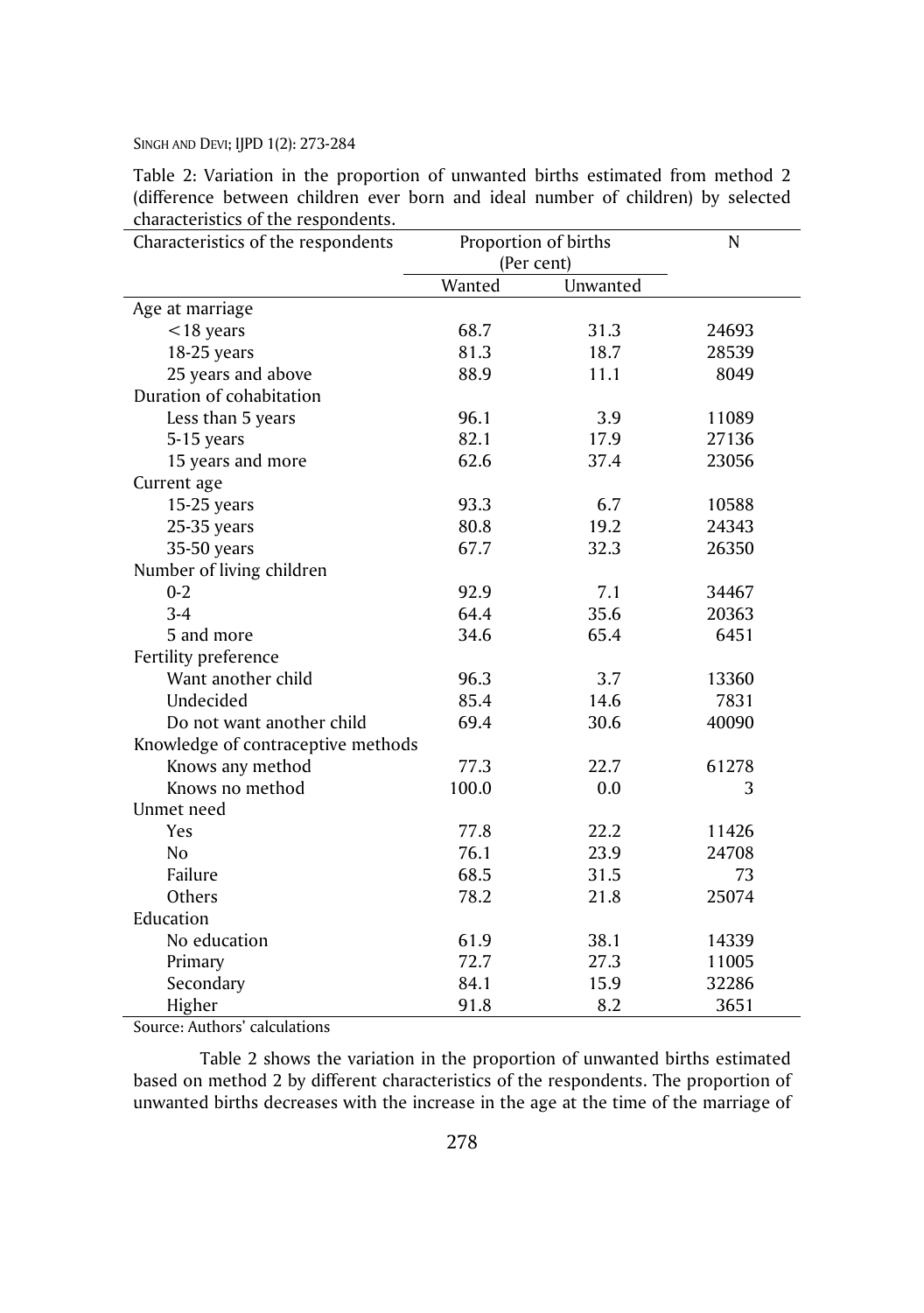#### AGE AT MARRIAGE, DURATION OF COHABITATION AND UNWANTED FERTILITY

the respondent. The proportion of unwanted births is the lowest in women who were married at an age of 25 years or more. By contrast, the proportion of unwanted births increases with the increase in the current age and the duration of cohabitation of the woman. Similarly, the proportion of unwanted births is very high in woman having at least five children and in women who did not want any more children. The proportion of unwanted births has been found to be the highest in women with contraceptive failure. On the other hand, the proportion of unwanted births is found to be the highest in women with no education but the lowest in women with higher education. Finally, the proportion of unwanted births is estimated to be zero in women who had no knowledge any contraceptive method.

Results of the logistic regression analysis are presented in table 3. The dependent variable in the regression analysis the woman of reproductive age who is coded as 1 if she does not have any unwanted birth according to method 2 and 0 if she has at least one unwanted birth based on method 2. The table shows that relative to Arunachal Pradesh, the odds of a woman with only wanted birth is more than seven times in Mizoram and more than four times in Meghalaya but only around 28 per cent in Sikkim and less than 50 per cent in Assam. On the other hand, odds of woman with only wanted births is 44 per cent higher in women who are married after reaching 25 years of age as compared to women who are married before 18 years of age. Similarly, the odds of women with only wanted births is lower in women having a duration of cohabitation of at least five years as compared to women having a duration of cohabitation of less than five years. The odds of women with only wanted births is also found to be lower in women aged at least 25 years compared to compared to women 15-25 years and in women having at least three children compared to women having less than two children. The odds of a wanted birth is found to be directly associated with the fertility intentions of women. The odds of a wanted birth is the lowest in women who did not want any more children as compared to women who wanted a child. The odds of women with only wanted births is also found to be 38 per cent higher in women who did not have any unmet need for family planning compared to women who have any unmet need for family planning. The odds of women with only wanted births has also been found to increase with the increase in the level of education of the woman. Women having higher level of education have been found to be 33 per cent more likely to have only wanted births compared to women have no education. Finally, the odds of women having only wanted births is found to be higher in women who wanted another child immediately as compared to women who were uncertain about to have or not to have another child or women who did not want to have another child at all. It is clear from table 3 that the characteristics of women, especially, their age at the time of the marriage and the total period of cohabitation since marriage have strong influence on whether a woman is having only wanted births or is having both wanted and unwanted births during her reproductive life. It appears that a higher proportion of women below 25 years of age have total number of children ever born which are less than the ideal number of children desired. This is not the case with women at least 25 years of age.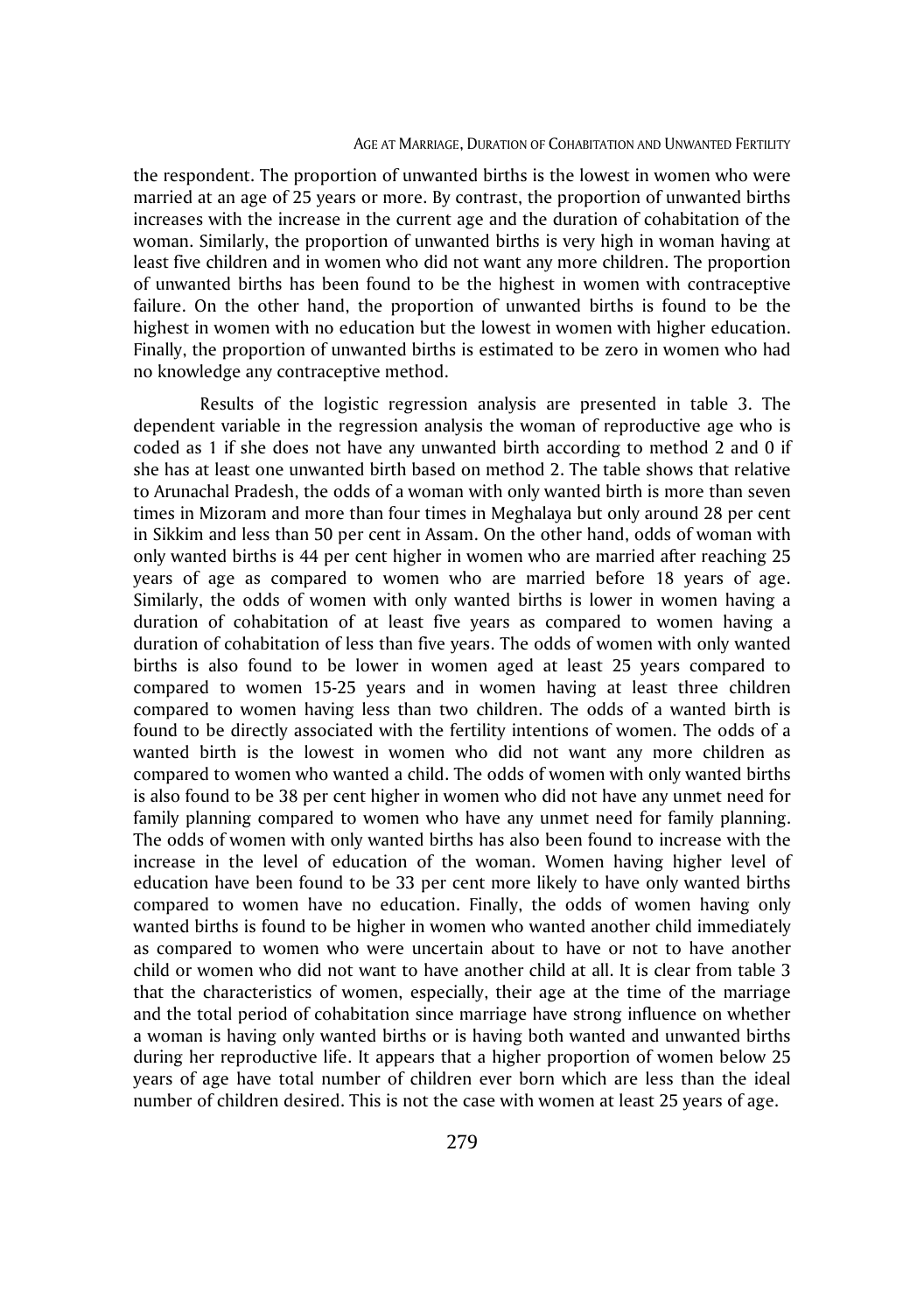| Independent variables     | Regression coefficient | $\mathbf{p}'$ | Odds ratio    |  |  |  |  |
|---------------------------|------------------------|---------------|---------------|--|--|--|--|
|                           | β                      |               | $(e^{\beta})$ |  |  |  |  |
| State                     |                        |               |               |  |  |  |  |
| Arunachal(ref)            |                        |               |               |  |  |  |  |
| Assam                     | $-0.715$               | 0.000         | 0.489         |  |  |  |  |
| Manipur                   | 0.527                  | 0.000         | 1.694         |  |  |  |  |
| Meghalaya                 | 1.436                  | 0.000         | 4.205         |  |  |  |  |
| Mizoram                   | 2.066                  | 0.000         | 7.892         |  |  |  |  |
| Nagaland                  | 0.681                  | 0.000         | 1.976         |  |  |  |  |
| Sikkim                    | $-1.258$               | 0.000         | 0.284         |  |  |  |  |
| Tripura                   | $-0.422$               | 0.000         | 0.656         |  |  |  |  |
| Age at marriage           |                        |               |               |  |  |  |  |
| Less than 18 years (ref)  |                        |               |               |  |  |  |  |
| 18-25 years               | 0.244                  | $0.000*$      | 1.277         |  |  |  |  |
| 25 and above              | 0.364                  | $0.000*$      | 1.440         |  |  |  |  |
| Duration of cohabitation  |                        |               |               |  |  |  |  |
| Less than 5 years (ref)   |                        |               |               |  |  |  |  |
| 5-15 years                | $-0.245$               | $0.000*$      | 0.783         |  |  |  |  |
| 15 years and above        | $-0.339$               | $0.000*$      | 0.713         |  |  |  |  |
| Current age               |                        |               |               |  |  |  |  |
| 15-25 years (ref)         |                        |               |               |  |  |  |  |
| 25-35 years               | $-0.266$               | $0.000*$      | 0.766         |  |  |  |  |
| 35-50 years               | $-0.279$               | $0.000*$      | 0.757         |  |  |  |  |
| Number of living children |                        |               |               |  |  |  |  |
| $0-2$ (ref)               |                        |               |               |  |  |  |  |
| $3-4$                     | $-2.04$                | $0.000*$      | 0.130         |  |  |  |  |
| 5 and more                | $-3.576$               | $0.000*$      | 0.028         |  |  |  |  |
| Fertility intention       |                        |               |               |  |  |  |  |
| Want another (ref)        |                        |               |               |  |  |  |  |
| Undecided                 | $-0.802$               | $0.000*$      | 0.448         |  |  |  |  |
| Want no more              | $-1.132$               | $0.000*$      | 0.323         |  |  |  |  |
| Unmet need                |                        |               |               |  |  |  |  |
| Yes (ref)                 |                        |               |               |  |  |  |  |
| No                        | 0.323                  | 0.000         | 1.381         |  |  |  |  |
| Failure                   | $-0.269$               | 0.396         | 0.764         |  |  |  |  |
| Others                    | 0.188                  | 0.000         | 1.207         |  |  |  |  |
| Education                 |                        |               |               |  |  |  |  |
| No education              |                        |               |               |  |  |  |  |
| Primary                   | 0.059                  | 0.085         | 1.061         |  |  |  |  |
| Secondary                 | 0.188                  | 0.000         | 1.207         |  |  |  |  |
| Higher                    | 0.285                  | 0.000         | 1.330         |  |  |  |  |
| -2log likelihood          | 44575.835              |               |               |  |  |  |  |
| Number of observations    | 61281                  |               |               |  |  |  |  |

Table 3: Results of the logistic regression analysis of women with only wanted births (method 2) in the north-east region of India.

Source: Authors' calculations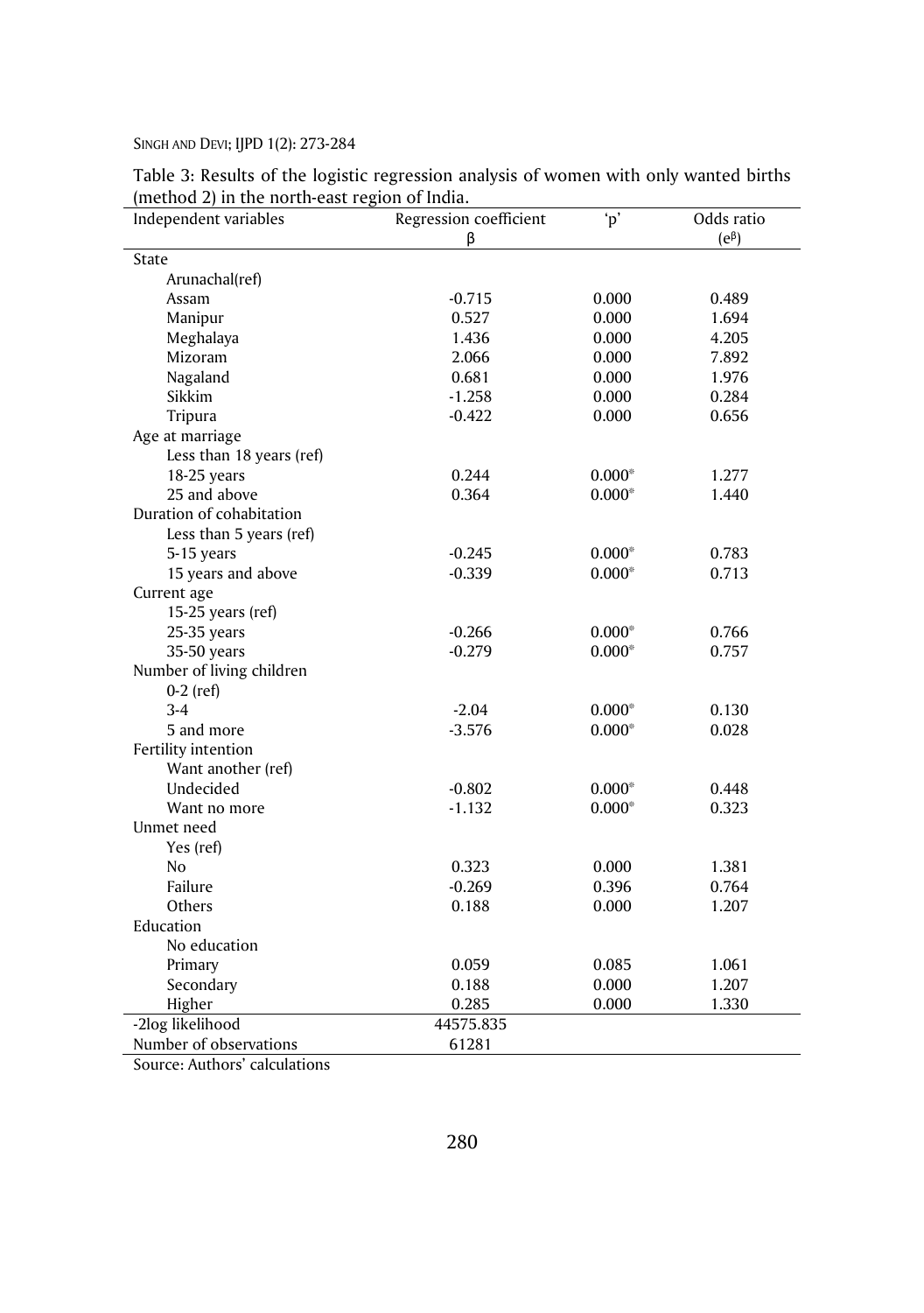# **Discussions and Conclusions**

Estimation of the levels and differentials in unwanted fertility may be useful from the perspective of population policy and programmes directed towards promoting the use of family planning to regulate fertility. In this paper, we have attempted to estimate the unwanted fertility in the north-east region of India in terms of the proportion of unwanted births in currently women aged 15-49 years. The proportion of unwanted births is estimated using two approaches. The first approach classifies the last birth as wanted or unwanted. The second approach, on the other hand, estimates the proportion of unwanted births based on the difference between total number of children ever born and the ideal number of children desired. Both methods have limitations as regards estimation of unwanted fertility.

The present analysis reveals that the there is big difference in the proportion of unwanted births based on the two methods of classifying births as wanted and unwanted. The estimates of the proportion of unwanted births based on the retrospective method are substantially lower than the estimates of the proportion of unwanted births based on the different between the number of children ever born and the ideal number of children desired a currently married woman. In earlier studies also, it has been reported that the retrospective account of the wantedness of the last birth may lead to significant underestimation of the true level of unwanted fertility (Koenig, 2006; Casterline and El-Zeini, 2007).

The present analysis reveals that there is significant variation in the proportion of unwanted births across the states of the north-east region irrespective of the method used for estimating the proportion of unwanted births. These variations suggest that there are state-specific factors that influence the level of unwanted fertility across the states of the region. Very little is currently known about these factors. There is a need to carry out state-specific analysis to understand the determinants of unwanted fertility in the region as reflected through the proportion of unwanted births.

The analysis also shows that the main determinants of unwanted fertility in the region is the age at the time of the marriage of the woman and effectiveness of the practice of family planning in preventing unwanted births. This suggests that the proportion of unwanted births in currently married women of reproductive age in the region can be reduced substantially by improving the effectiveness and efficiency of the efforts directed towards meeting the fertility regulation needs of women. A reinvigoration of the family planning services delivery system in the region from the perspective of preventing unwanted births in currently married women of reproductive age may be the need of the time. The reduction in the proportion of unwanted births in the currently married women of reproductive age will have an impact on the level of fertility in the region which has been found to vary widely across the states of the region.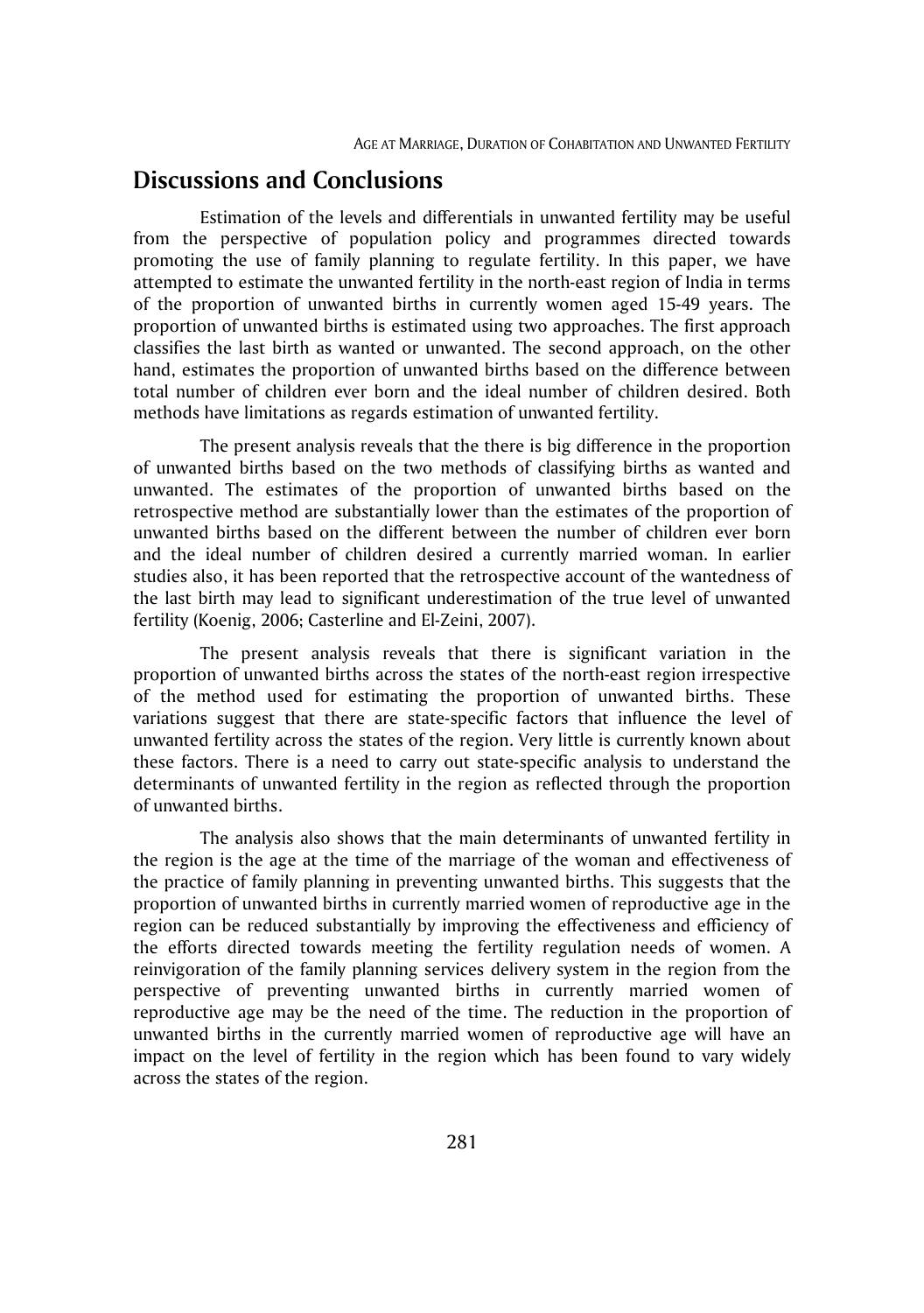### **References**

- Bankole A, Oye-Adeniran BA, Singh S, Adewole I (2006) *Unwanted Pregnancy and Induced Abortion in Nigeria: Causes and Consequences*. New York: Guttmacher institute.
- Bongaarts J (1990) The measurement of wanted fertility. *Population and Development Review* 16: 487-506.
- Casterline JB, El-Zeini LO (2007) The estimation of unwanted fertility. *Demography* 44(4): 729-745.
- Chen Y, Cleland J (2004) Unintended pregnancy among newly married couples in Shanghai. *International Family planning Perspectives* 30(1): 6-11.
- Dutta M, Shekhar C, Prashad L (2015) Level, trend and correlates of mistimed and unwanted pregnancies among currently pregnant ever married women in India. *Plos One* 10(12):
- Government of India (2017) *National Family Health Survey (NFHS-4), 2015-2016: India.* Mumbai, International Institute for Population Sciences.
- Government of India (2021) *National Family Health Survey (NFHS-5), 2019-2020: Key Indicators 22 States/UTs from Phase I.* Mumbai, International Institute for Population Sciences.
- Koenig MA (2006) Do current measurement approaches underestimate levels of unwanted childbearing? Evidence from rural India. *Population Studies* 60(3): 243-256.
- Kulkarni S, Choe MK (1998) *Wanted and Unwanted Fertility in Selected States of India*. Hawaii, East-West Population Institute.
- Lightbourne RE (1985) Individual preferences and fertility behavior. In J Cleland, J Hobcraft (Eds) *Reproductive Change in Developing Countries*. London, Oxford University Press.
- Mosher WD, Jones J, Abma JC (2012) Intended and unintended births in the United States: 1982–2010. *Journal of National Health Statistics Reports* 55: 1-28.
- Shahbazin S, Gholamy A (2015) Prevalence of unintended pregnancy and its related factors in Kermanshah, Kangavar city (west Iran). *Journal of Community Health Research* 4(1): 19-28.
- Sebastian MP, Khan ME, Sebastian D (2014) Unintended Pregnancy and Abortion in India: Country Profile Report with Focus Bihar, Madhya Pradesh and Odisha. New York, Population Council.